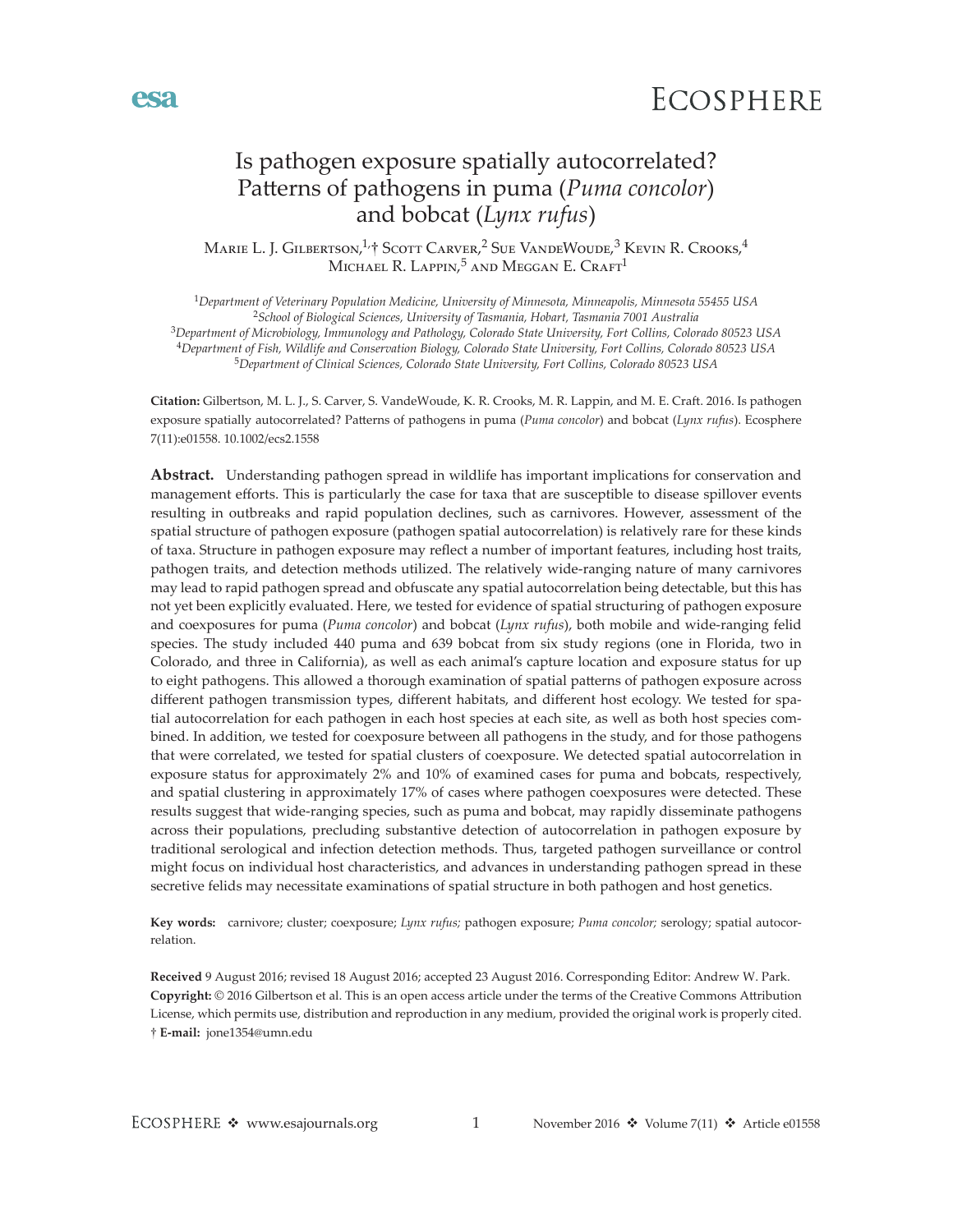## **INTRODUCTION**

Understanding patterns of pathogen spread is a significant issue for wildlife conservation, owing to the importance virulent pathogens can have on populations (Tompkins et al. 2015). An appreciation of such information has powerful consequences for intervention strategies, particularly in determining priorities for wildlife vaccination or treatment. However, it can be challenging to empirically assess likely patterns of virulent pathogen spread a priori, while assessing spread following outbreaks is generally too late to implement intervention strategies. Accordingly, one strategy is to utilize nonvirulent pathogens as surrogates for virulent congeners. By studying the spatial structure of relatively benign pathogens (particularly across multiple pathogens and transmission modes), it is possible to begin building generalized pictures of how virulent pathogens may spread among host populations given invasion and outbreak.

One approach for understanding how an introduced pathogen may spread in a host population is to study the spatial structure of existing pathogens through analysis of spatial autocorrelation. Spatial autocorrelation is the concept that subjects close together in space are more likely to be similar for a particular factor and subjects distant to each other are more likely to be dissimilar for that factor (Sokal and Oden 1978). Spatial autocorrelation is relevant in epidemiology as individuals that are close in space may be more likely to interact with each other and transmit pathogens than individuals that are far apart (Bates et al. 2001, McCallum et al. 2001), thereby leading to spatial structure in patterns of pathogen infection or infection history. For example, one of the best predictors of Dengue virus infection is the presence of an infected individual in the same household (Kuno 1995, Gubler 1998). Conversely, pathogen spread may be less spatially structured (and therefore autocorrelation not evident) where hosts are highly mobile causing disease spread to be more homogeneous.

We might also expect different levels of spatial autocorrelation to depend on the length of the infectious period and whether pathogen exposure is determined via molecular detection (representing active infection) or via serological method (representing past and/or current

infection). For example, for pathogens with short infectious periods and where spread is measured based on active infection, evidence of spatial autocorrelation should reflect contemporary pathogen dynamics. For chronic infections, and for pathogen exposure based on serological method, evidence of spatial autocorrelation might reflect longer-term transmission dynamics. Thus, it might be expected that the probability of detecting spatial autocorrelation is greater for pathogens with short infectious periods and for pathogens that can be determined via molecular detection, while the presence of spatial autocorrelation for chronic infections (or when assessing exposure) could indicate comparatively slower spread. However, assessment of spatial autocorrelation of individual pathogens is rare in the literature, and thus, there is a need for empirical testing of patterns. Indeed, existing studies evaluating spatial autocorrelation of pathogens focus on pathogen communities. For example, Davies and Pedersen (2008) found that if different primate species shared a geographic range, they were also more likely to share pathogens, and Poulin (2003) found that the similarity of parasite communities decays with Euclidean distance within some mammalian and fish host species. Because some pathogens can influence host susceptibility to other infections (Telfer et al. 2010), evaluating patterns of coexposure, and how coexposures are spatially structured, also furthers understanding of how pathogens spread through populations.

In this study, we evaluate evidence of pathogen spatial autocorrelation and coexposure clustering using data from chronic infections or antibody evidence of exposure (Table 1) in populations of puma (*Puma concolor*) and bobcat (*Lynx rufus*). In North America, puma and bobcat exist across a range of natural and anthropogenically impacted habitats (Gehrt et al. 2010). Both of these felids are relatively solitary in behavior and wide ranging. Accordingly, it might be hypothesized that spatial patterns of pathogens should be diffuse (not spatial autocorrelated), but this has not previously been tested. There are notable differences in species traits between puma and bobcats that may influence the likelihood of detecting spatial autocorrelation of pathogens. Bobcats are much smaller than puma, with smaller and generally more distinct home ranges, relative to larger and less distinct home ranges of puma (Hansen 2007,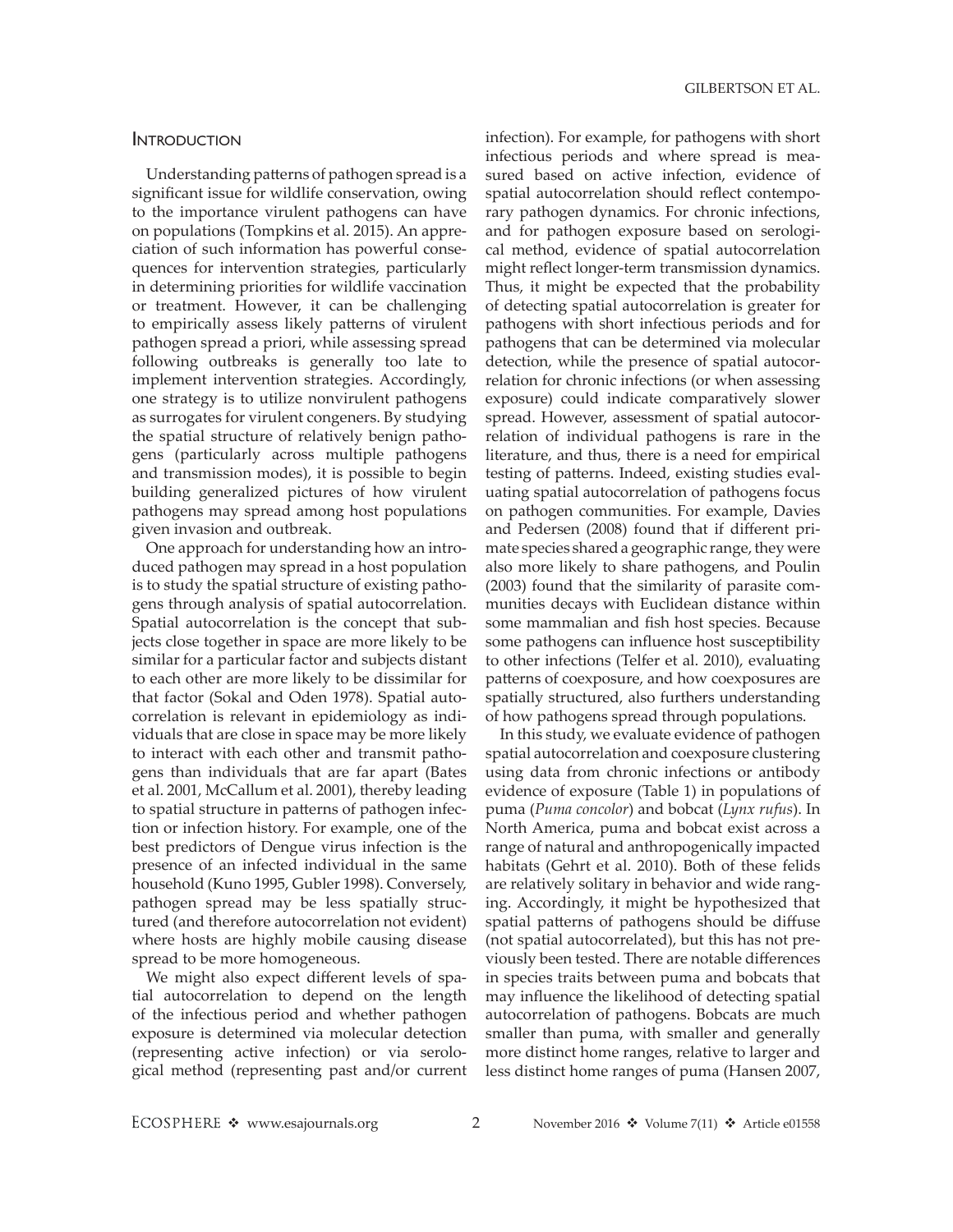| Pathogens                           | Infection period                                                           | Primary mode of transmission                                          | Source     |
|-------------------------------------|----------------------------------------------------------------------------|-----------------------------------------------------------------------|------------|
| Bartonella sp. (Bart)               | Generally chronic infection<br>with relapsing bacteremia                   | Arthropod vector (primarily<br>Ctenocephalides felis fleas)           | 1, 2, 3, 4 |
| Feline Calicivirus (FCV)            | May be lifelong carriers                                                   | Direct contact (saliva and nasal<br>secretions)                       | 4, 5, 6, 7 |
| Feline Herpes Virus (FHV)           | Lifelong (latently infected<br>carriers with intermittent<br>reactivation) | Direct contact (saliva and nasal<br>secretions)                       | 2, 6       |
| Feline Immunodeficiency Virus (FIV) | Lifelong                                                                   | Direct contact (biting, fighting)                                     | 1, 4, 8    |
| Feline Panleukopenia Virus (FPV)    | Acute, self-limiting                                                       | Direct or indirect contact                                            | 4, 7, 9    |
| Mycoplasma spp. (Mhm, Mhf.tc)       | May be lifelong carriers                                                   | Direct contact (biting, fighting);<br>Arthropod vector (fleas, ticks) | 10, 11, 12 |
| Toxoplasma gondii (T. gondii)       | Lifelong (chronic tissue phase)<br>of infection)                           | Consumption of infected prey                                          |            |

Table 1. Pathogens included in this study, with infection period and primary mode of transmission.

*Note:* Sources are as follows: (1) Bevins et al. (2012); (2) Breitschwerdt (2008); (3) Chomel et al. (2006); (4) Greene (2006); (5) Filoni et al. (2006); (6) Foley et al. (2013); (7) Hofmann-Lehmann et al. (1996); (8) Biek et al. (2006*a*); (9) Steinel et al. (2001); (10) André et al. (2011); (11) Tasker (2010); (12) Willi et al. (2007).

Hornocker and Negri 2010). Both felids are also susceptible to many of the same or similar pathogens, and in some cases, they may also share these pathogens with other host species (Bevins et al. 2012, Carver et al. 2016).

Here, we tested the spatial structure of pathogens for 440 individual pumas and 639 individual bobcats across six study regions (three in California, two in Colorado, and one in Florida). We focus on six directly transmitted pathogens (feline calicivirus [FCV], feline herpes virus [FHV], feline immunodeficiency virus [FIV], feline panleukopenia virus [FPV], and the hemotropic *Mycoplasma* spp. *Candidatus M*. *haemominitum* [Mhm] and nondifferentiated diagnosis for *M. haemofelis* or *Candidatus M. turicensis* [Mhf.tc]), one vectorborne pathogen (*Bartonella* sp. [Bart]), and one trophic and environmentally transmitted pathogen (*Toxoplasma gondii*). These pathogens largely cause chronic infections in affected animals (Table 1), but Bart, FCV, FHV, and FPV may have shorter infectious periods and, as a result, exhibit a greater likelihood of spatial structure in detection among hosts.

We hypothesize that the spatial patterns of pathogens in bobcat and puma should be relatively diffuse (lacking structure and spatial autocorrelation). However, if any patterns of pathogen spatial autocorrelation do occur, they will be more commonly detected in bobcat populations and for pathogens with shorter infectious periods. We (1) evaluate evidence of spatial autocorrelation in pathogen exposure for puma, bobcat, and both host species combined; (2) evaluate whether there is evidence of coexposure among any pairwise combinations of pathogens; and (3) for pathogen pairs exhibiting coexposure, test for evidence of spatial clustering.

## **METHODS**

#### *Study area*

Our study included six study regions: one in Florida, two in Colorado, and three in California (Bevins et al. 2012, Lagana et al. 2013, Troyer et al. 2014, Carver et al. 2016). The Florida (FL) study region encompassed the Fort Meyers and Naples areas, as well as Okaloacoochee Slough State Forest, Florida Panther National Wildlife Refuge, Big Cypress National Preserve, Picayune Strand State Forest, and Fakahatchee Strand Preserve State Park. The two Colorado study regions included the Western Slope (WS) region around Montrose and Grand Junction and the Front Range (FR) region extending from the vicinity of Denver and Boulder, north to Fort Collins. The three California study regions included Ventura County (VC), Orange County (OC), and San Diego/Riverside Counties (SDRC). The FL, VC, and OC study regions contained highly fragmented habitat patches, bounded almost entirely by urban development, agricultural areas, or ocean. The SDRC, FR, and WS study regions were less fragmented, with the landscape of the WS study region having the least amount of anthropogenic modification.

Within these six study regions, individual felids were captured and biological samples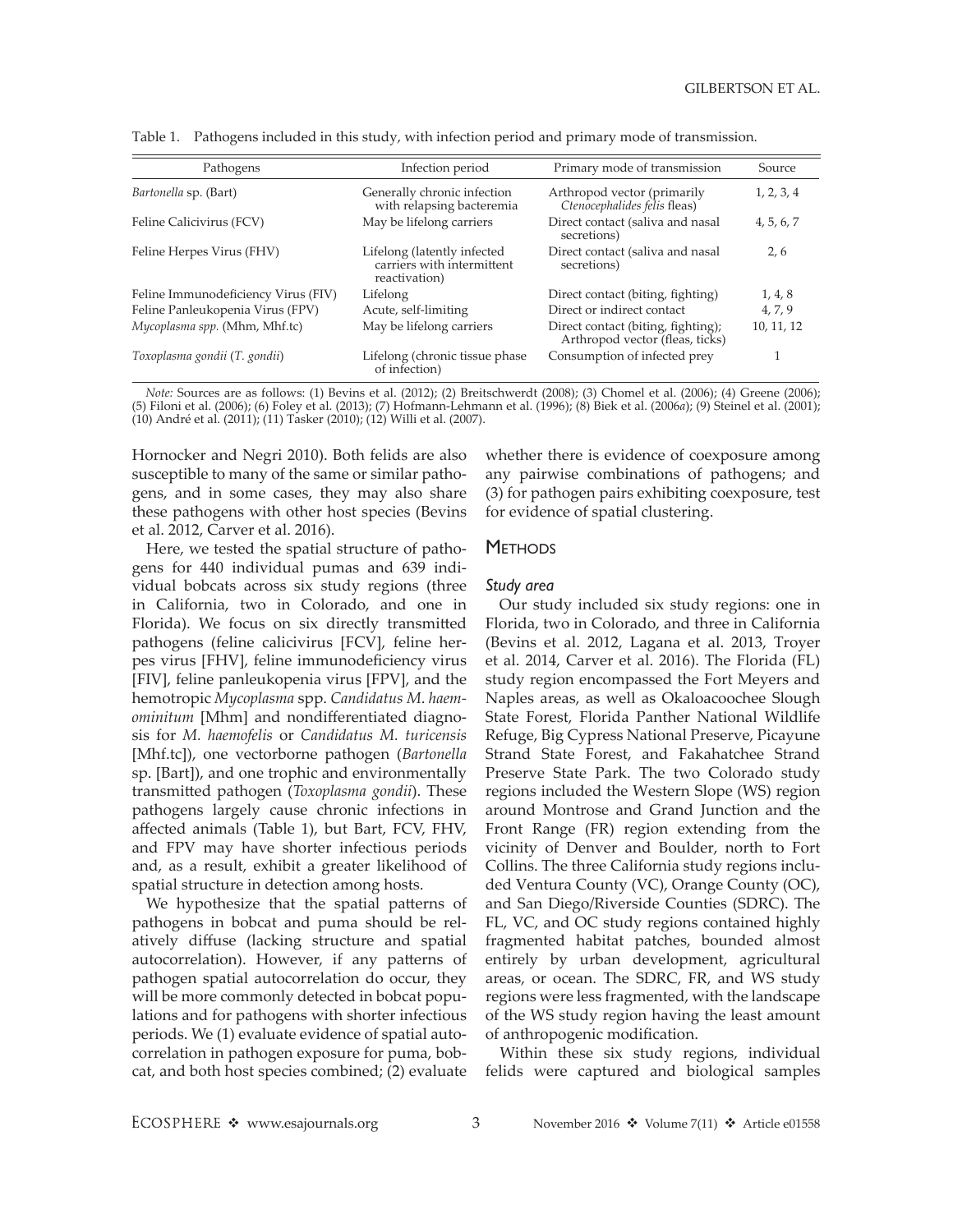collected as part of ongoing research, according to protocols previously described (Bevins et al. 2012, Troyer et al. 2014, Carver et al. 2016). Some individuals were captured multiple times during the course of the study. Because recaptured animals were more likely to be captured closer to their previous capture location, only the data from initial captures were included for analysis. Ultimately, 440 individual pumas and 639 individual bobcats were evaluated in this study, although not all individuals had data for each pathogen.

Size, weight, and dental wear were used to estimate ages of study animals (Bevins et al. 2012). Ages were categorized as "kitten" for individuals under 6 months of age, "young" for individuals between 6 months and 2 years of age, or "adult" for individuals greater than 2 years of age. Because of the risk of passive transfer of maternal antibodies causing the detection of false positives for pathogen antibodies in felids up to 4–5 months of age (Pu et al. 1995, MacDonald et al. 2004, Munson et al. 2010), "kittens" were removed from the analysis.

#### *Pathogen screening*

Exposure to Bart, FCV, FHV, FIV, FPV, and *T. gondii* was estimated by measuring serum antibodies according to protocols previously described (Bevins et al. 2012, Carver et al. 2016). As there are no serological tests for hemoplasmas, amplification of specific DNA from blood by polymerase chain reaction assay was used to estimate infection by Mhm and Mhf.tc. All positive cases (infection or serological detection method) are referred to as "exposures," as such terminology is the most conservative representation of infection status, although terms such as "infection history" would also be appropriate (Gilbert et al. 2013). Because most pathogens in this study form chronic infections, exposure may represent active infection, but cannot distinguish how recent an infection event occurred (see also *Discussion*). Exposure status for each pathogen was recorded in binary format, with "0" for negative and "1" for positive. Any individual that lacked location or exposure data for the pathogen in question was removed from analysis. Depending on the study region and species, samples were collected over a range of sampling periods ranging from less than 2 months to over 14 years (Table 2), and ultimately allowed for the sampling of an unprecedented number of animals (Bevins et al. 2012, Troyer et al. 2014).

#### *Analyses*

*Spatial autocorrelation*.—To evaluate spatial autocorrelation, we used Mantel tests, which enabled us to evaluate whether pathogen exposure status was related to capture distance between hosts. We selected this approach as it is a relatively sensitive test to detect evidence of spatial autocorrelation in pathogen exposure (Guillot and Rousset 2013). While there is a possibility that this test may on occasion inflate type I statistical error, we deemed this unlikely in the present study owing to (1) extensive visualization of spatial patterns of exposure to check statistical findings, (2) our relatively minimal a priori expectations of spatial

Table 2. Duration of sample collection for each species in each study region.

| Species       | Region      | First sample      | Last sample      | Total span (yr) |
|---------------|-------------|-------------------|------------------|-----------------|
| Puma          | FL          | 29 June 2004      | 10 February 2010 | 5.5             |
|               | FR          | 30 November 2001  | 27 January 2011  | 9               |
|               | OC          | 28 June 2004      | 20 April 2010    | 5.7             |
|               | <b>SDRC</b> | 28 March 2001     | 16 February 2010 | 8.8             |
|               | <b>VC</b>   | 30 January 1998   | 13 February 2008 | 9.9             |
|               | WS          | 7 January 2005    | 26 January 2012  | 7               |
| <b>Bobcat</b> | FL.         | 8 March 2010      | 5 May 2010       | 0.2             |
|               | FR          | 31 October 2007   | 8 December 2011  | 4               |
|               | OC          | 12 December 2002  | 9 July 2009      | 6.5             |
|               | <b>SDRC</b> | 23 November 2008  | 1 January 2012   | 3.1             |
|               | VC          | 30 September 1996 | 9 February 2011  | 14.2            |
|               | WS          | 7 January 2007    | 18 November 2009 | 2.8             |

*Notes:* This table reflects the sampling dates from animals that were used in the analysis. Columns represent the species, study region, date of first sample collection, date of last sample collection, and the resulting time span in years.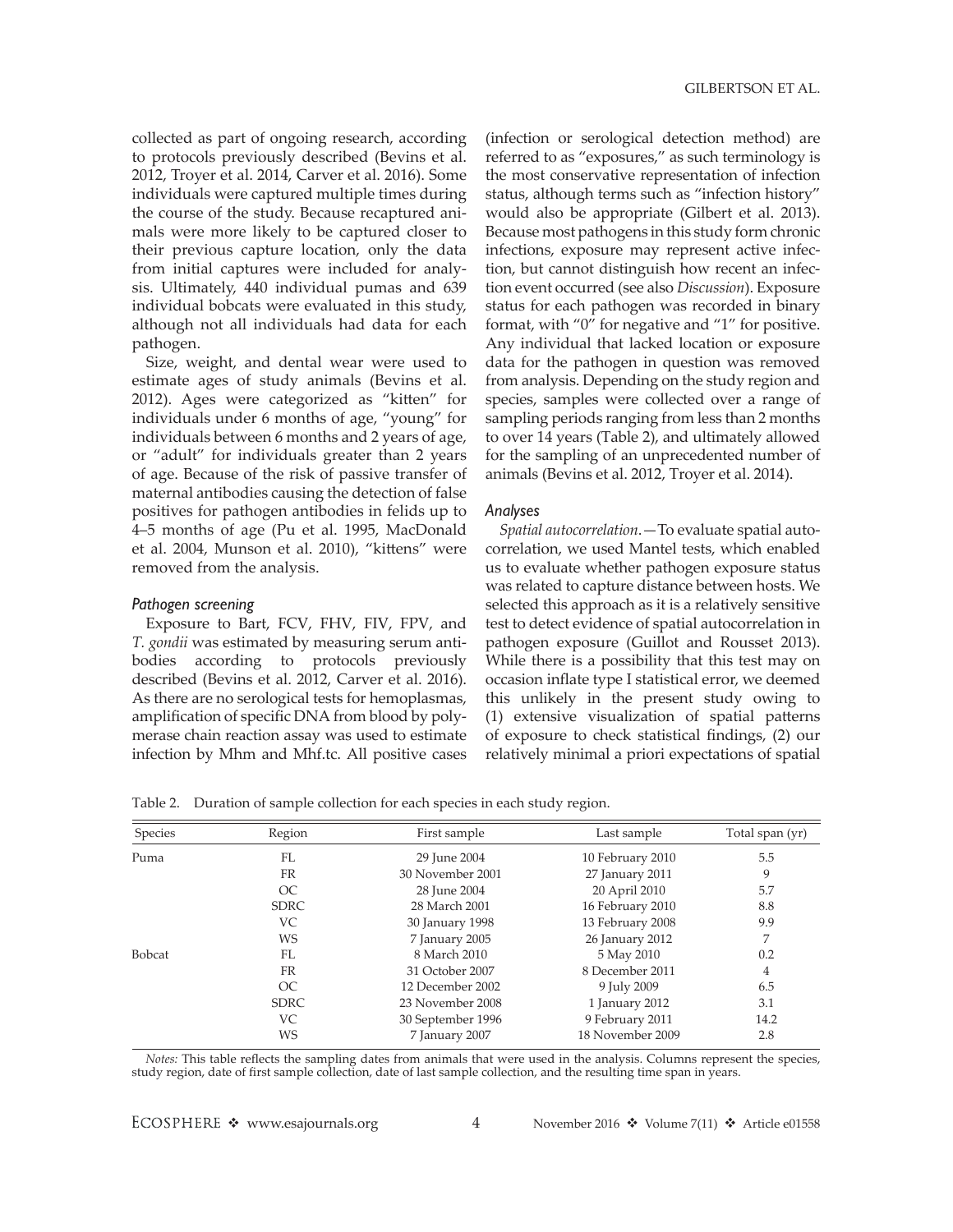structuring, and (3) our results largely supporting this expectation (see *Results*).

These tests were conducted for each pathogen, in each study region, for pumas and bobcats separately. Mantel tests were also conducted with both host species combined to examine whether spatial patterns in pathogen exposure were different when testing sympatric felid species together, rather than separately. These combined host tests were completed for all pathogens except FIV, as strains of this pathogen are species specific (VandeWoude and Apetrei 2006, Lagana et al. 2013), with cross-species transmission rare. In all cases, Mantel tests were conducted by constructing a "predictor matrix," a pairwise Euclidean distance matrix between the capture locations of all individuals in the data set. A "dependent distance matrix" was created with the binary exposure status of all pairs of individuals in the data set for each pathogen. A pair of individuals that were either both seropositive or both seronegative had a distance of "0," whereas a pair of individuals that had one seropositive individual and one seronegative individual had a distance of "1." Distance matrices were calculated and Mantel tests conducted using the stats and ade4 packages in R (R Core Team 2014). Mantel test results include *P*values  $(P)$ ,  $\pm$ SE, and the observed correlation  $(ρ)$ .

*Evaluation of coexposure*.—To test for correlations in exposure for any two pathogens, chi-square tests ("*N*− 1") were conducted on 2 × 2 contingency tables for every pairwise combination of pathogens in each species, in each study region (Campbell 2007). In addition, the exposure status for each pathogen was combined to include all study regions, and chi-square tests conducted for every pairwise combination of pathogens in each species. The chi-square tests were computed using the R v3.1.0 stats package (R Core Team 2014); the threshold for significance was set to  $P \leq 0.05$ . Any 2 × 2 contingency tables with a cell count of "0" were excluded from analysis, as the chi-square test is not recommended for use with cell counts less than 1 (Campbell 2007).

*Spatial clustering of coexposure*.—Pairwise pathogen combinations with significant correlations in coexposure were then used to test for spatial clustering. This cluster analysis was completed via the SaTScan v9.3 program (Kulldorf and Information Management Services Inc. 2009), using the multinomial scan statistic (Jung et al. 2010), a circular window, and a maximum spatial cluster size of 50% of the population at risk. The categories for the multinomial test were defined based on coexposure status. For example, if testing for clusters with pathogens "A" and "B," the SaTScan analysis treated exposure status as one of four categories: A−/B−, A+/B−, A−/B+, or A+/B+. Significant clusters would therefore show greater or lesser risk than expected for any of these categories.

## RESULTS

#### *Spatial autocorrelation*

There was little evidence of spatial autocorrelation in pathogen exposure for puma. Of 48 possible pathogen and study region combinations, only *T. gondii* in the SDRC study region was found to be spatially autocorrelated (Table 3). The *T. gondii* data set for SDRC, however, was limited to clustering of two seronegative individuals, compared with 31 seropositive individuals. FCV in the WS study region and FIV in the FL study region exhibited trending patterns of spatial autocorrelation ( $P = 0.056$  and  $P = 0.051$ , respectively), suggesting that there may be weak spatial factors for these study region and pathogen combinations.

There was more evidence of spatial autocorrelation in pathogen exposure for bobcat. Five (~10%) of the 48 bobcat pathogen and study region combinations were found to be spatially autocorrelated (Table 3): FHV in the FL study region; Mhm in the FR, SDRC, and VC study regions; and *T. gondii* in the SDRC study region. Additionally, FCV in the FR study region trended toward spatial autocorrelation  $(P = 0.058)$ , although in this case the trending result was likely an artifact of a single seropositive spatially distinct individual who was located far from the rest of the seronegative individuals in the data set.

There was little evidence of spatial autocorrelation when assessing pathogen exposure in pumas and bobcats together. Only four (~10%) of the 42 pathogen and study region combinations exhibited spatial autocorrelation (Mhm in SDRC and VC and *T. gondii* in SDRC and WS; Table 4). Of these four, three pathogen–study region combinations were spatially autocorrelated in at least one felid species in the separate-species analyses (Mhm in bobcat in SDRC and VC and *T. gondii*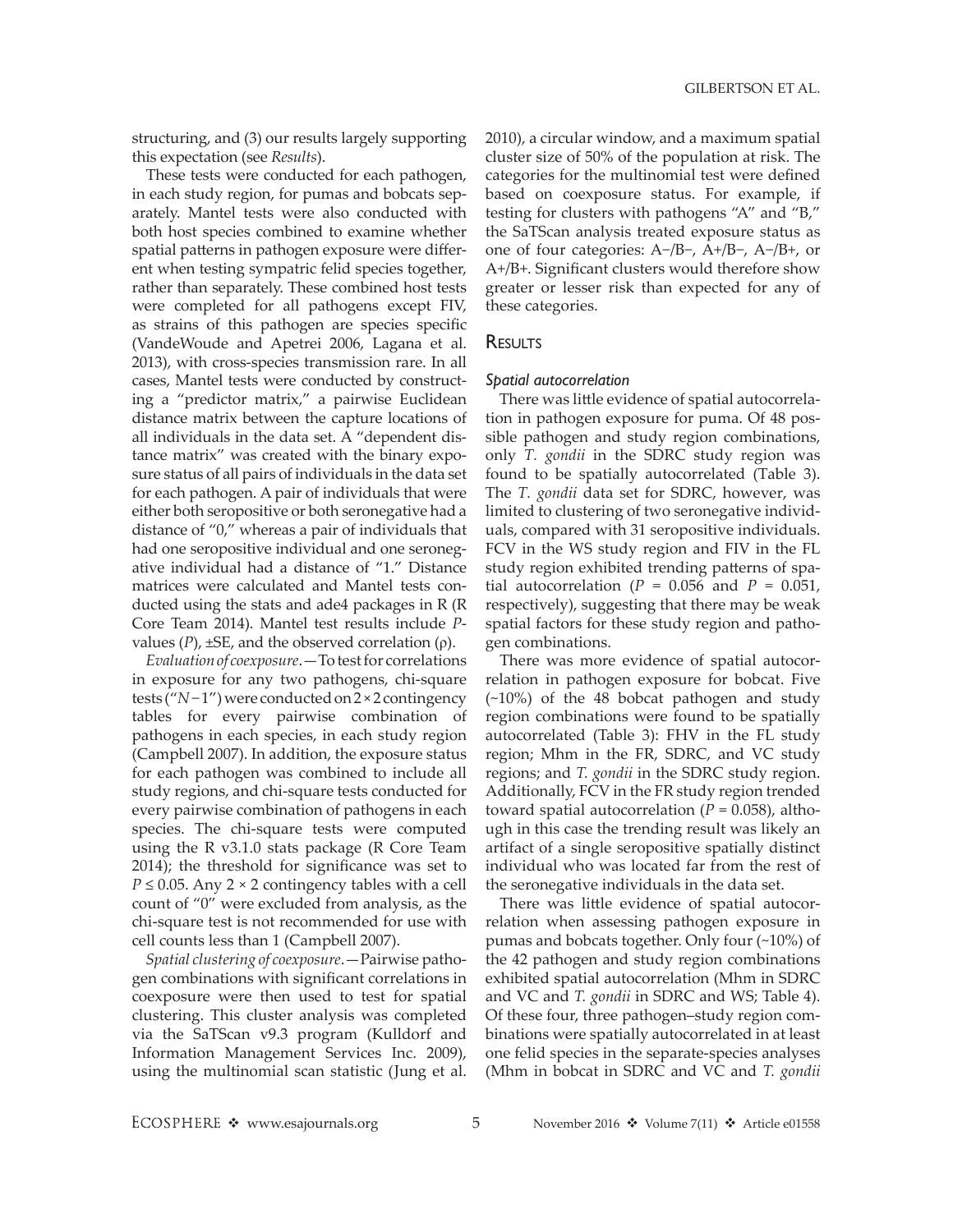|            |                            |                         | Pumas           |                   | <b>Bobcats</b>                      |          |                |  |
|------------|----------------------------|-------------------------|-----------------|-------------------|-------------------------------------|----------|----------------|--|
| Pathogen   | Region                     | $\cal P$                | $\rho$          | $n$ (pos.)        | $\cal P$                            | $\rho$   | $n$ (pos.)     |  |
| Bart       | $\mathbf{FL}$              | NA                      | NA              | 48(0)             | NA                                  | NA       | 22(0)          |  |
|            | ${\rm FR}$                 | $0.14 \pm 0.01$         | 0.09            | 61(6)             | $0.66 \pm 0.01$                     | $-0.1$   | 19(2)          |  |
|            | OC                         | $0.83\pm0.01$           | $-0.04$         | 22(10)            | $0.64 \pm 0.02$                     | $-0.01$  | 70(19)         |  |
|            | <b>SDRC</b>                | $0.18 \pm 0.01$         | 0.09            | 33(6)             | $0.15\pm0.01$                       | 0.1      | 20(2)          |  |
|            | VC                         | NA                      | <b>NA</b>       | 2(0)              | $0.95 \pm 0.007$                    | $-0.04$  | 130(41)        |  |
|            | WS                         | $0.17 \pm 0.01$         | 0.03            | 54 (3)            | $0.70 \pm 0.01$                     | $-0.04$  | 20(7)          |  |
| <b>FCV</b> | $\mathop{\rm FL}\nolimits$ | $0.30\pm0.01$           | 0.003           | 33(6)             | $0.19 \pm 0.01$                     | 0.04     | 23(6)          |  |
|            | ${\rm FR}$                 | $0.70 \pm 0.01$         | $-0.01$         | 61(29)            | $0.058 \pm 0.007$                   | $0.8\,$  | 18(1)          |  |
|            | OC                         | $0.99 \pm 0.004$        | $-0.2$          | 22(2)             | $0.65 \pm 0.02$                     | $-0.02$  | 70(4)          |  |
|            | <b>SDRC</b>                | $0.12 \pm 0.01$         | 0.1             | 33(6)             | $0.49 \pm 0.02$                     | $-0.06$  | 15(3)          |  |
|            | VC                         | NA                      | NA              | 2(0)              | $0.78\pm0.01$                       | $-0.04$  | 130(10)        |  |
|            | WS                         | $0.056 \pm 0.007$       | 0.05            | 54 (17)           | $0.95 \pm 0.007$                    | $-0.06$  | 20(9)          |  |
| <b>FHV</b> | FL                         | $0.25 \pm 0.01$         | 0.01            | 31(1)             | $0.018 \pm 0.004$                   | 0.2      | 23(12)         |  |
|            | ${\rm FR}$                 | $0.15 \pm 0.01$         | 0.05            | 61(20)            | NA                                  | NA       | 18(0)          |  |
|            | <b>OC</b>                  | $0.56 \pm 0.02$         | $-0.04$         | 22(4)             | $0.73 \pm 0.01$                     | $-0.03$  | 70(11)         |  |
|            | SDRC                       | NA                      | NA              | 34(0)             | $0.94 \pm 0.007$                    | $-0.09$  | 15(6)          |  |
|            | VC                         | NA                      | NA              | 2(0)              | $0.29 \pm 0.01$                     | 0.03     | 130(14)        |  |
|            | WS                         | $0.99 \pm 0.004$        | $-0.04$         | 54 (17)           | $0.51 \pm 0.02$                     | $-0.03$  | 20(9)          |  |
| <b>FIV</b> | FL                         | $0.051 \pm 0.007$       | 0.05            | 51(29)            | $0.73\pm0.01$                       | $-0.07$  | 23(3)          |  |
|            | ${\rm FR}$                 | $0.67 \pm 0.01$         | $-0.02$         | 62(25)            | $0.43 \pm 0.02$                     | $-0.09$  | 21(3)          |  |
|            | OC                         | $0.66 \pm 0.01$         | $-0.07$         | 21(4)             | $0.95 \pm 0.007$                    | $-0.06$  | 90(19)         |  |
|            | <b>SDRC</b>                | $0.29 \pm 0.01$         | 0.02            | 34(13)            | $0.70 \pm 0.01$                     | $-0.05$  | 22(6)          |  |
|            | <b>VC</b>                  | NA                      | NA              | 2(1)              | $0.15 \pm 0.01$                     | 0.05     | 140 (24)       |  |
|            | WS                         | $0.27 \pm 0.01$         | 0.01            | 61(25)            | $0.48 \pm 0.02$                     | 0.00     | 20(2)          |  |
| <b>FPV</b> | $\mathbf{FL}$              | $0.28 \pm 0.01$         | 0.01            | 34(5)             | $0.76 \pm 0.01$                     | $-0.05$  | 23(8)          |  |
|            | FR                         | $0.46 \pm 0.02$         | $-0.001$        | 61(14)            | $0.98 \pm 0.004$                    | $-0.1$   | 18(3)          |  |
|            | OC                         | $0.89 \pm 0.01$         | $-0.2$          | 22(4)             | $0.41 \pm 0.02$                     | 0.01     | 70 (11)        |  |
|            | SDRC                       | NA                      | NA              | 34 <sub>(0)</sub> | NA                                  | NA       | 15(0)          |  |
|            | VC                         | NA                      | NA              | 2(0)              | $0.30 \pm 0.01$                     | 0.02     | 130(10)        |  |
|            | WS                         | $0.81 \pm 0.01$         | $-0.02$         | 54 (17)           | $0.11 \pm 0.01$                     | 0.07     | 20(5)          |  |
| Mhm        | FL                         | NA                      | NA              | 1(0)              | $0.33 \pm 0.01$                     | 0.04     | 19(16)         |  |
|            | ${\rm FR}$                 | $0.47 \pm 0.02$         | $-0.01$         | 31(16)            | $0.026\pm0.005$                     | 0.3      | 18(6)          |  |
|            | <b>OC</b>                  | $0.21 \pm 0.01$         | 0.05            | 11(5)             | $0.97 \pm 0.006$                    | $-0.08$  | 20(12)         |  |
|            | SDRC                       | NA                      | NA              | 3(0)              | $0.001 \pm 0.001$                   | 0.7      | 18(11)         |  |
|            | VC                         | $0.12 \pm 0.01$         | 0.1             | 13(5)             | $0.025 \pm 0.005$                   | 0.03     | 126 (59)       |  |
|            | WS                         | $0.65 \pm 0.02$         | $-0.03$         | 30(17)            | $0.73\pm0.01$                       | $-0.04$  | 20(6)          |  |
| Mhf.tc     | $\mathop{\rm FL}\nolimits$ | NA                      | NA              | 1(0)              | $0.47 \pm 0.02$                     | $-0.01$  | 19(3)          |  |
|            | ${\rm FR}$                 | $0.12 \pm 0.01$         | 0.1             | 31(1)             | NA                                  | NA       | 18(0)          |  |
|            | OC                         | <b>NA</b>               | <b>NA</b>       | 11(0)             | <b>NA</b>                           | NA       | 20(0)          |  |
|            | <b>SDRC</b>                | <b>NA</b>               | <b>NA</b>       | 3(0)              | $0.97 \pm 0.005$                    | $-0.1$   | 18(1)          |  |
|            | VC                         | NA                      | <b>NA</b>       | 13(0)             | $0.12 \pm 0.01$                     | $0.05\,$ |                |  |
|            | WS                         | <b>NA</b>               | <b>NA</b>       | 30(0)             |                                     | 0.04     | 126(6)         |  |
| Toxoplasma | $\mathop{\rm FL}\nolimits$ | $0.67 \pm 0.01$         | $-0.02$         | 48 (18)           | $0.24 \pm 0.01$<br>$0.92 \pm 0.009$ | $-0.09$  | 20(2)<br>23(5) |  |
| gondii     |                            |                         |                 |                   |                                     |          |                |  |
|            | FR                         | $0.11\pm0.01$           | 0.02            | 61 (33)           | $0.84 \pm 0.01$                     | $-0.1$   | 19(5)          |  |
|            | OC                         | $0.19 \pm 0.01$         | 0.2             | 22(21)            | $0.568 \pm 0.02$                    | $-0.01$  | 70 (50)        |  |
|            | <b>SDRC</b><br>VC          | $0.039 \pm 0.006$<br>NA | 0.2<br>$\rm NA$ | 33 (31)           | $0.006 \pm 0.002$                   | 0.3      | 19(11)         |  |
|            |                            |                         |                 | 2(2)              | $0.29 \pm 0.01$                     | 0.02     | 130 (30)       |  |
|            | WS                         | $0.37\pm0.02$           | 0.004           | 54 (41)           | $0.81\pm0.01$                       | $-0.05$  | 20(12)         |  |

Table 3. Mantel test results for spatial autocorrelation of pathogen exposure in puma and bobcat.

*Notes:* For each pathogen tested and study area, we have reported the *P*-value results (*P*), ±SE, the observed correlation (ρ), the sample size (*n*), and the number of positive individuals in each test (pos.). Significant results are highlighted in boldface and represent data sets with spatial autocorrelation in pathogen exposure. In some cases, the Mantel test results are listed as "NA" for "not applicable." This result occurs when a data set has individuals that all have the same serostatus (e.g., all seronegative) or when there are ≤ 2 individuals in a data set.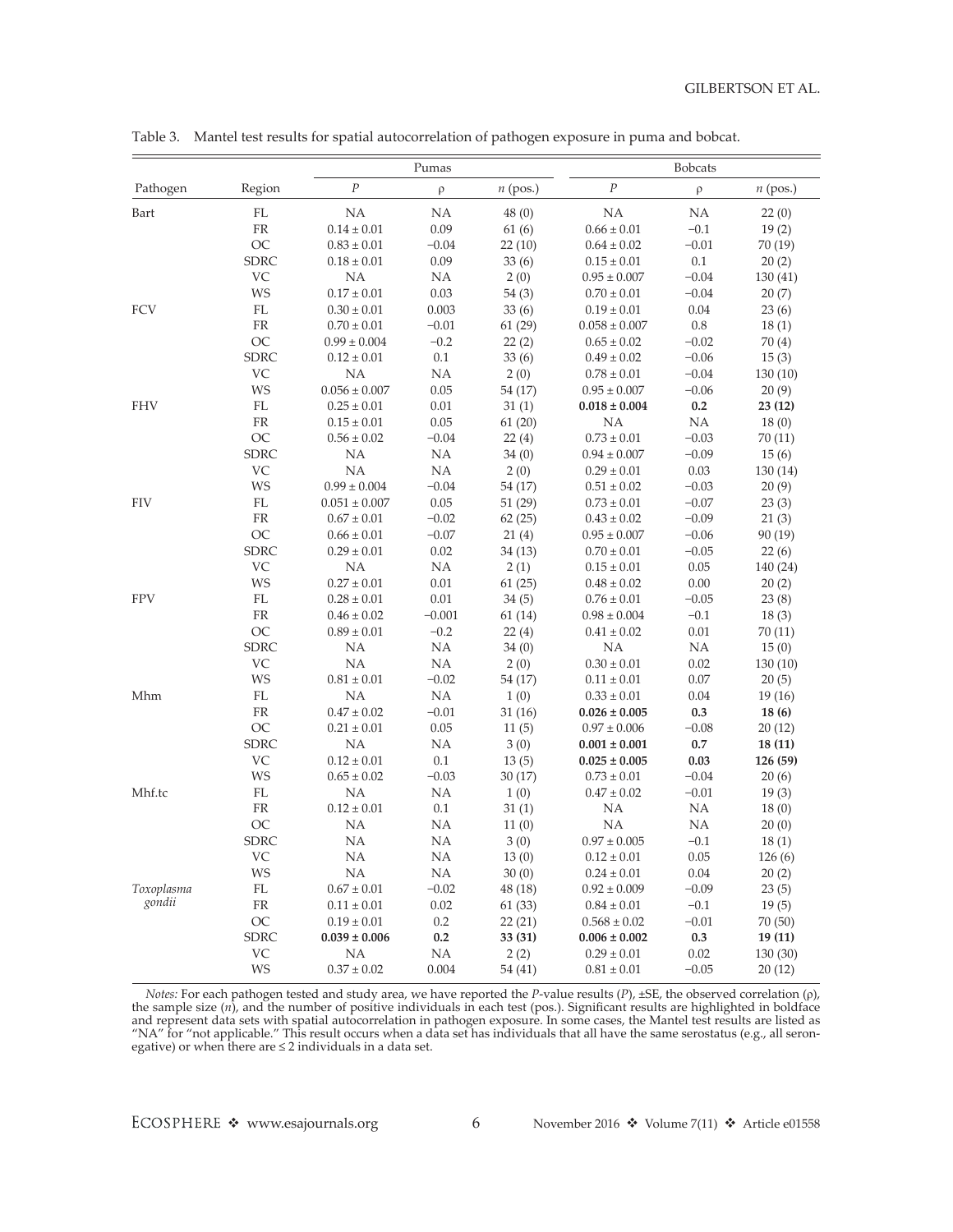|            |             |                   | Pumas and bobcats |            |
|------------|-------------|-------------------|-------------------|------------|
| Pathogen   | Region      | $\overline{P}$    | ρ                 | $n$ (pos.) |
| Bart       | FL          | NA                | NA                | 70(0)      |
|            | FR          | $0.19 \pm 0.01$   | 0.07              | 80 (8)     |
|            | ОC          | $0.39 \pm 0.02$   | 0.01              | 92 (29)    |
|            | <b>SDRC</b> | $0.17 \pm 0.01$   | 0.09              | 53(8)      |
|            | VC.         | $0.97 \pm 0.006$  | $-0.05$           | 132 (41)   |
|            | WS          | $0.15 \pm 0.01$   | 0.04              | 123 (22)   |
| <b>FCV</b> | FL          | $0.41 \pm 0.02$   | $-0.004$          | 56 (12)    |
|            | FR          | $0.16 \pm 0.01$   | 0.03              | 79 (30)    |
|            | OC          | $0.62 \pm 0.02$   | $-0.03$           | 92(6)      |
|            | <b>SDRC</b> | $0.29 \pm 0.01$   | 0.04              | 48(9)      |
|            | VC          | $0.79 \pm 0.01$   | $-0.04$           | 132 (10)   |
|            | WS          | $0.77 \pm 0.01$   | $-0.02$           | 79 (24)    |
| <b>FHV</b> | FL          | $0.38 \pm 0.02$   | $-0.01$           | 54 (13)    |
|            | FR          | $0.23 \pm 0.01$   | 0.04              | 79 (20)    |
|            | ОC          | $0.958 \pm 0.006$ | $-0.08$           | 92 (15)    |
|            | <b>SDRC</b> | $0.889 \pm 0.01$  | $-0.1$            | 49 (6)     |
|            | VC          | $0.33 \pm 0.01$   | 0.01              | 132 (14)   |
|            | WS          | $0.83 \pm 0.01$   | $-0.03$           | 79 (25)    |
| <b>FPV</b> | FL          | $0.65 \pm 0.02$   | $-0.04$           | 57 (13)    |
|            | FR          | $0.54 \pm 0.02$   | $-0.01$           | 79 (17)    |
|            | ОC          | $0.63 \pm 0.02$   | $-0.03$           | 92 (15)    |
|            | <b>SDRC</b> | NA                | NA                | 49(0)      |
|            | VC          | $0.40 \pm 0.02$   | 0.01              | 132 (10)   |
|            | WS          | $0.28 \pm 0.01$   | 0.01              | 79 (22)    |
| Mhm        | FL          | $0.28 \pm 0.01$   | 0.1               | 20(16)     |
|            | FR          | $0.46 \pm 0.02$   | $-0.01$           | 49 (22)    |
|            | OC          | $0.22 \pm 0.01$   | 0.02              | 31 (17)    |
|            | <b>SDRC</b> | $0.001 \pm 0.001$ | 0.3               | 21 (11)    |
|            | VC          | $0.029 \pm 0.005$ | 0.03              | 139 (64)   |
|            | WS          | $0.56 \pm 0.02$   | $-0.008$          | 55 (25)    |
| Mhf.tc     | FL          | $0.56 \pm 0.02$   | $-0.02$           | 20(3)      |
|            | FR          | $0.075 \pm 0.008$ | 0.2               | 49(1)      |
|            | OC          | NA                | NA                | 31(0)      |
|            | <b>SDRC</b> | $0.98 \pm 0.004$  | $-0.1$            | 21(1)      |
|            | VC          | $0.18 \pm 0.01$   | 0.05              | 139(6)     |
|            | WS          | $1.0 \pm 0$       | $-0.09$           | 55(2)      |
| Toxoplasma | FL          | $0.70 \pm 0.01$   | $-0.03$           | 71 (23)    |
| gondii     | FR          | $0.22 \pm 0.01$   | 0.006             | 80 (38)    |
|            | OC          | $0.61 \pm 0.02$   | $-0.02$           | 92 (71)    |
|            | <b>SDRC</b> | $0.001 \pm 0.001$ | 0.5               | 52 (42)    |
|            | VC          | $0.076 \pm 0.008$ | 0.06              | 132 (32)   |
|            | WS          | $0.001 \pm 0.001$ | 0.3               | 123 (62)   |

Table 4. Mantel test results for spatial autocorrelation of pathogen exposure in puma and bobcat combined.

*Notes:* For each pathogen tested and study area, we have reported the *P*-value results (*P*), ±SE, the observed correlation (ρ), the sample size (*n*), and the number of positive individuals in each test (pos.). Significant results are highlighted in boldface and represent data sets with spatial autocorrelation in pathogen exposure. In some cases, the Mantel test results are listed as "NA" for "not applicable." This result occurs when a data set has individuals that all have the same serostatus (e.g., all seronegative) or when there are  $\leq 2$ individuals in a data set.

in both puma and bobcat in SDRC). One pathogen–study region combination tested as spatially autocorrelated, without having previously been identified in the species-specific analyses: *T. gondii* in the WS study region.

#### *Coexposure correlations*

Few pathogen combinations (9 of 168 for puma; 15 of 168 for bobcat) were correlated in chi-square tests for pathogen coexposure (significant results shown in Table 5). The most notable of the coexposure correlations was FHV × FPV, which was strongly correlated in the FR study region for puma and in the OC and VC study regions for bobcat. In addition, we evaluated coexposure correlations with all study regions grouped together and found FHV × FPV to be strongly correlated for each species (for puma:  $\chi^2$  = 29, *P* < 0.001; for bobcat:  $\chi^2$  = 32, *P* < 0.001).

#### *Coexposure clusters*

We tested for spatial clustering of the 24 pairwise pathogen combinations that exhibited significant coexposure correlations (of 336 total pairwise pathogen combinations) using SaTScan. Four of these pathogen combinations exhibited spatial clustering (highlighted in Table 5). Three of the four pathogen combinations with spatial clusters included *T. gondii* in bobcats in the VC study region, and the fourth combination featured FHV and FPV for puma in the FR study region. For *T. gondii* in the VC study region, there was an increased risk of being positive for *T. gondii* exposure and negative for the second pathogen (FIV, FPV, or Mhf.tc), or positive for both *T. gondii* exposure and the second pathogen (FIV, FPV, or Mhf.tc) (Table 6). For FR puma, there were two significant clusters, one with increased risk of being negative for both FHV and FPV exposure and the other with increased risk of being positive for FHV and FPV exposure.

### **Discussion**

How pathogens spread through animal populations is a major issue in wildlife conservation and management, yet this is a difficult phenomenon to directly measure. One approach is to evaluate the spatial structure of pathogens in a host population for multiple pathogens, multiple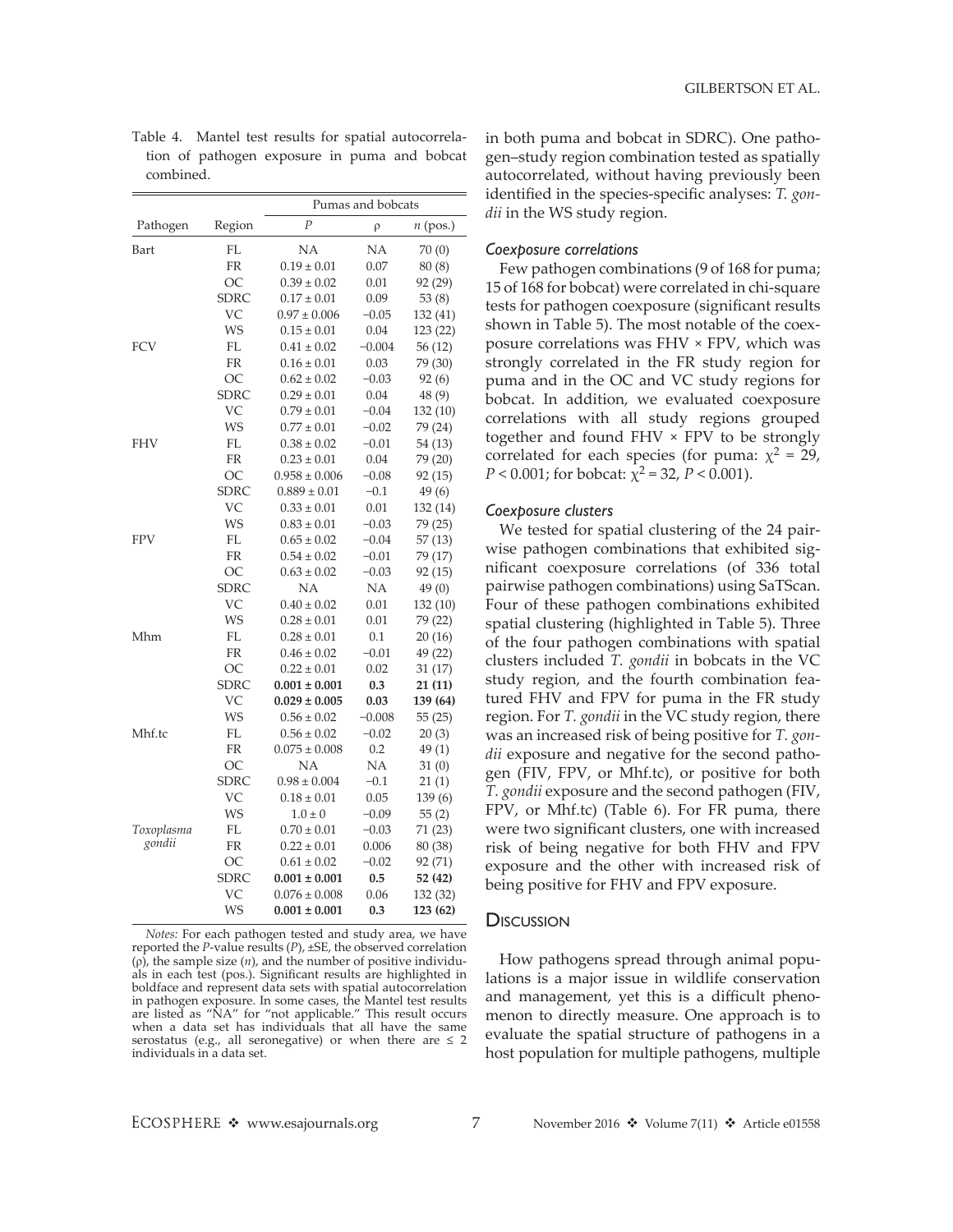|         |           |                           |         |          | Chi-square test  |                | SaTScan clusters |  |
|---------|-----------|---------------------------|---------|----------|------------------|----------------|------------------|--|
| Species | Region    | Pathogens                 | $\it n$ | $\chi^2$ | $\boldsymbol{P}$ | # Clusters     | $\cal P$         |  |
| Puma    | <b>OC</b> | Bart × Mhm                | 11      | 4.9      | 0.03             | $\mathbf{0}$   |                  |  |
|         | <b>WS</b> | $FCV \times FIV$          | 54      | 6.0      | 0.01             | $\Omega$       |                  |  |
|         | WS        | FCV × Toxoplasma gondii   | 54      | 4.6      | 0.03             | $\Omega$       |                  |  |
|         | <b>FR</b> | $FHV \times FPV$          | 61      | 13       | < 0.01           | $\overline{2}$ | 0.001, 0.005     |  |
|         | FR        | $FHV \times Mhm$          | 30      | 5.2      | 0.02             | $\mathbf{0}$   |                  |  |
|         | <b>WS</b> | FHV × T. gondii           | 54      | 4.6      | 0.03             | $\mathbf{0}$   |                  |  |
|         | <b>WS</b> | $FIV \times Mhm$          | 30      | 5.6      | 0.02             | $\mathbf{0}$   |                  |  |
|         | WS        | $FIV \times T$ . gondii   | 54      | 4.6      | 0.03             | $\Omega$       |                  |  |
|         | WS        | $FPV \times T$ . gondii   | 54      | 4.6      | 0.03             | $\mathbf{0}$   |                  |  |
| Bobcat  | OC        | Bart × FHV                | 70      | 5.0      | 0.02             | $\Omega$       |                  |  |
|         | <b>OC</b> | Bart × FPV                | 70      | 5.0      | 0.02             | $\mathbf{0}$   |                  |  |
|         | FL        | FCV × T. gondii           | 23      | 4.0      | 0.05             | $\Omega$       |                  |  |
|         | OC        | $FCV \times FHV$          | 70      | 3.8      | 0.05             | $\mathbf{0}$   |                  |  |
|         | <b>OC</b> | FCV × T. gondii           | 70      | 4.5      | 0.03             | $\theta$       |                  |  |
|         | VC        | $FCV \times FHV$          | 130     | 4.2      | 0.04             | $\Omega$       |                  |  |
|         | <b>OC</b> | $FHV \times FIV$          | 70      | 4.5      | 0.03             | $\Omega$       |                  |  |
|         | <b>OC</b> | FHV × FPV                 | 70      | 15       | < 0.01           | $\mathbf{0}$   |                  |  |
|         | VC        | FHV × FPV                 | 130     | 9.7      | < 0.01           | $\theta$       |                  |  |
|         | FL        | $FIV \times T$ . gondii   | 23      | 4.3      | 0.04             | $\mathbf{0}$   |                  |  |
|         | <b>OC</b> | $FIV \times FPV$          | 70      | 8.6      | < 0.01           | $\mathbf{0}$   |                  |  |
|         | VC        | $FIV \times Mhf.tc$       | 118     | 5.5      | 0.02             | $\mathbf{0}$   |                  |  |
|         | <b>VC</b> | $FIV \times T$ . gondii   | 128     | 5.5      | 0.02             | 1              | 0.02             |  |
|         | <b>VC</b> | $FPV \times T$ . gondii   | 130     | 4.5      | 0.03             | 1              | 0.03             |  |
|         | <b>VC</b> | Mhf.tc $\times$ T. gondii | 119     | 4.8      | 0.03             | $\mathbf{1}$   | 0.01             |  |

Table 5. Significant results from "*N* − 1" chi-square tests, and corresponding results from subsequent SaTScan multinomial analysis.

*Notes:* Only those pathogen combinations that were correlated in chi-square analysis are displayed, as these are the only combinations that underwent SaTScan analysis. Pathogen combinations with significant spatial clusters are highlighted in boldface. Columns represent species, study region, the pathogen combination in question, the sample size  $(n)$ , the chi-square results  $(\chi^2)$ , the chi-square P-value results  $(P)$ , the number of significant clusters from t significant clusters in SaTScan (*P*). SaTScan cluster *P*-values are only displayed for the pathogen combinations that exhibited significant clusters.

hosts, and multiple sites, and in doing so begin to build a picture of how pathogen exposures may or may not be spatially structured, including phenomena such as isolation by distance. Surprisingly, few studies evaluate spatial autocorrelation of pathogen exposure, and here, we addressed that knowledge gap, focusing on puma and bobcats, for which we hypothesized their wide-ranging ecologies may obfuscate evidence of spatial structuring of pathogen exposure and coexposure. We included eight pathogens spanning six sites, providing a substantive array of

|  |  | Table 6. Relative risk for pathogen exposure in significant SaTScan clusters. |
|--|--|-------------------------------------------------------------------------------|
|  |  |                                                                               |

| Species       | Study region | Pathogen A | Pathogen B        | $A$ -/B- | $A - /B +$ | $A+/B-$ | $A+ /B+$ |
|---------------|--------------|------------|-------------------|----------|------------|---------|----------|
| Puma          | FR           | <b>FHV</b> | <b>FPV</b>        | 2.71     |            |         |          |
|               |              |            |                   | 0.44     | 0.39       | 2.75    | Inf      |
| <b>Bobcat</b> | VC           | FIV        | Toxoplasma gondii | 0.47     | 3.29       |         | 6.11     |
|               |              | <b>FPV</b> | T. gondii         | 0.44     | 3.88       | 1.05    | 6.30     |
|               |              | Mhf.tc     | T. gondii         | 0.45     | 3.00       |         | Inf      |

*Notes:* Columns indicate species, study region, and the two pathogens in a cluster. "A−/B−" represents the relative risk for an individual testing negative for both "Pathogen A" and "Pathogen B" for each cluster; "A−/B+" represents the relative risk for an individual testing negative for "Pathogen A" and positive for "Pathogen B," etc. A relative risk of "Inf" means risk was calculated to be "infinitely high." The combination of FHV and FPV in puma in the FR study region had two significant clusters; therefore, we report two sets of relative risks for this pathogen combination.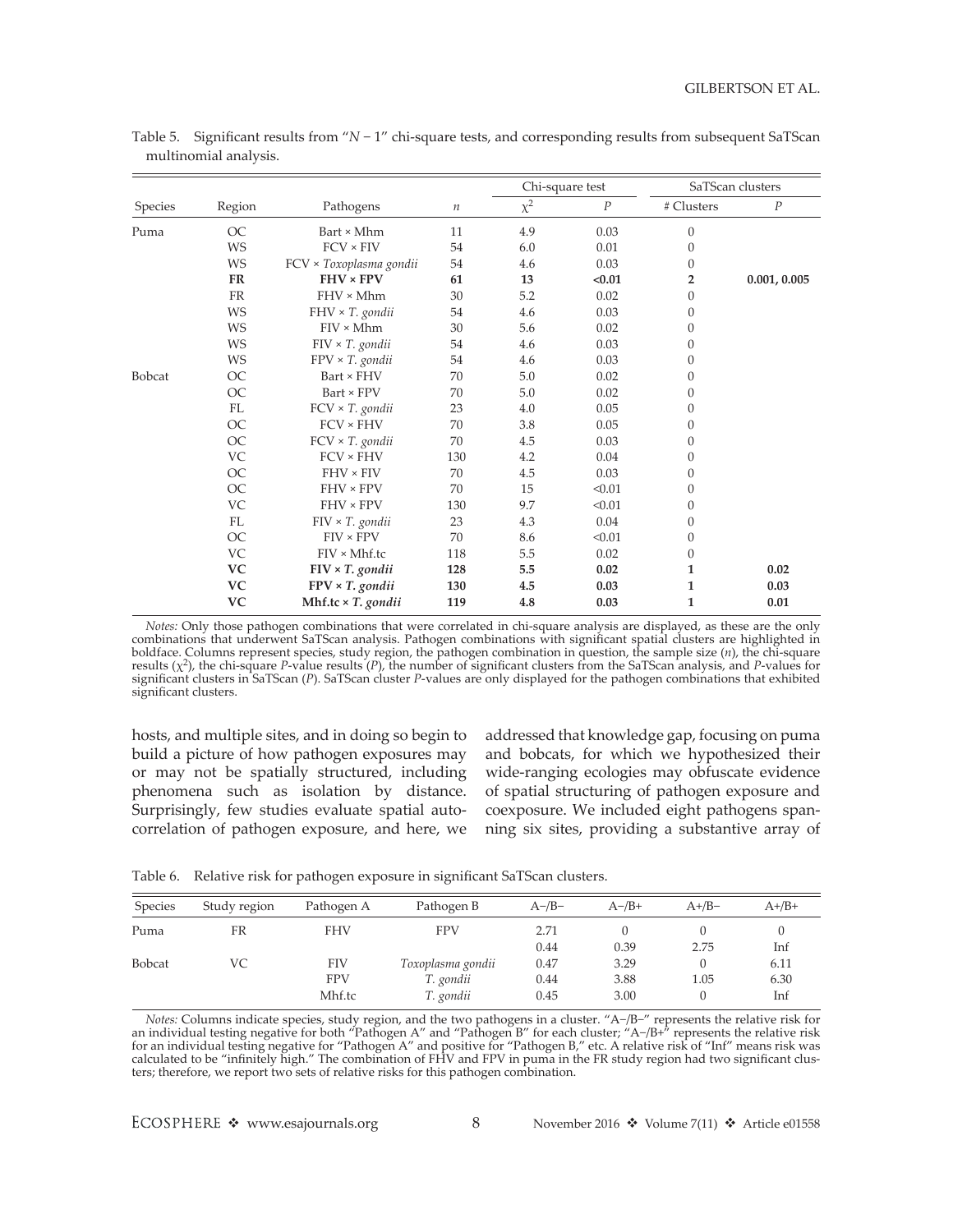pathogens, hosts, and environments to test for spatial autocorrelation, particularly for carnivores. Overall, we found limited evidence of spatial autocorrelation in examined cases for puma  $(-2%)$ , bobcats  $(-10%)$ , and when these hosts were combined for analysis (~10%). Evidence of clusters of coexposure among the pathogens was also limited, with 1% of total possible coexposure combinations and 17% of the pathogens that exhibited coexposure exhibiting evidence of clustering. We find support for our hypothesis and conclude that this study generally suggests that pathogens (at least for the agents examined) may spread relatively rapidly across bobcat and puma populations, precluding detection of spatial autocorrelation by the serological and molecular detection methods employed.

We also provide tentative support to our prediction that patterns of spatial autocorrelation may be more commonly detected in bobcats than in puma, owing to greater population density and smaller and more distinctive home ranges (Biek et al. 2006*b*, Lee et al. 2012). Bobcat home ranges can be an order of magnitude smaller than puma (Gehrt et al. 2010). Although spatial autocorrelation in pathogen exposure was limited for both species, we did detect evidence more often for bobcats (5 of 48 pathogens) compared with pumas (1 of 48). While increased density is expected to elevate contact rates and disease transmission in some systems (Davis et al. 2014), further research to study intraspecific contacts in puma and bobcats would advance understanding of the mechanisms and rates of pathogen transmission in these hosts (Franklin et al. 2007, Lewis et al. 2015). Further studies examining spatial autocorrelation in pathogen exposure for other carnivore host species across a range of home range sizes and densities, and controlling for other biological differences, would also be valuable to understand whether more general patterns of spatial structure associated with host density or home range size emerge.

Puma and bobcat share most of the pathogens evaluated in the study. Indeed, five of the eight pathogens are considered feline specific, with the remaining three being species specific (FIV) or with a wider host range beyond felines (Bart, *T. gondii*). For this reason, we also evaluated patterns of spatial structure in pathogen exposure for both host species combined. However,

doing so did not result in appreciably greater evidence of spatial autocorrelation. The absence of an increase in identification of spatial autocorrelation when assessing both puma and bobcat together could indicate a limited rate of disease transmission between host species, in addition to rapid pathogen dissemination. Recent genetic evidence from FIV supports this interpretation (Lee et al. 2014). It is also likely that the limited spatial autocorrelation of pathogen exposure within species restricted our ability to detect such autocorrelation when combining species.

In the process of testing for clusters of pathogen coexposure, we first evaluated pathogen coexposure between all pairwise combinations of pathogens, finding that relatively few pathogens (9% of bobcat–pathogen combinations and 5% of puma–pathogen combinations) are commonly coexposed with others. However, we do note that for the coexposure relationships that were detected, the majority (92%; 22 of 24) of the pathogen pairs consisted of one or both being viruses. Evaluation of clusters of significant coexposures found little evidence of spatial clustering in pathogen coexposure relationships. Three of the four clustered coexposures were for bobcats with *T. gondii* in VC (a highly restricted site by surrounding urbanization) and two of the four (one for puma and one for bobcat) involve FPV. It is noteworthy that all of the coexposure pathogens with spatial clustering involved pathogens with environmental routes of transmission. Potentially, this may suggest that hotspots of these pathogens can occur in the environment (Afonso et al. 2008, Hampson et al. 2011).

With the exception of the mycoplasmas, this study utilized serological methods to detect pathogen exposure. Serologic surveys for antibody prevalence are an often-used method for unraveling infection dynamics in wildlife, especially as a "first-pass" technique. The utility of serological tests comes from the fact that antibodies to a pathogen typically persist longer in a host than the antigen itself, thereby allowing a better snapshot of infection history in a population. In addition, antibodies are typically easier to detect than antigens, and for pathogens where the antigen is not easily sampled by field techniques (e.g., not present in blood, urine, feces, or mucosal secretions), serologic tests do not require lethal sampling of wildlife (Gilbert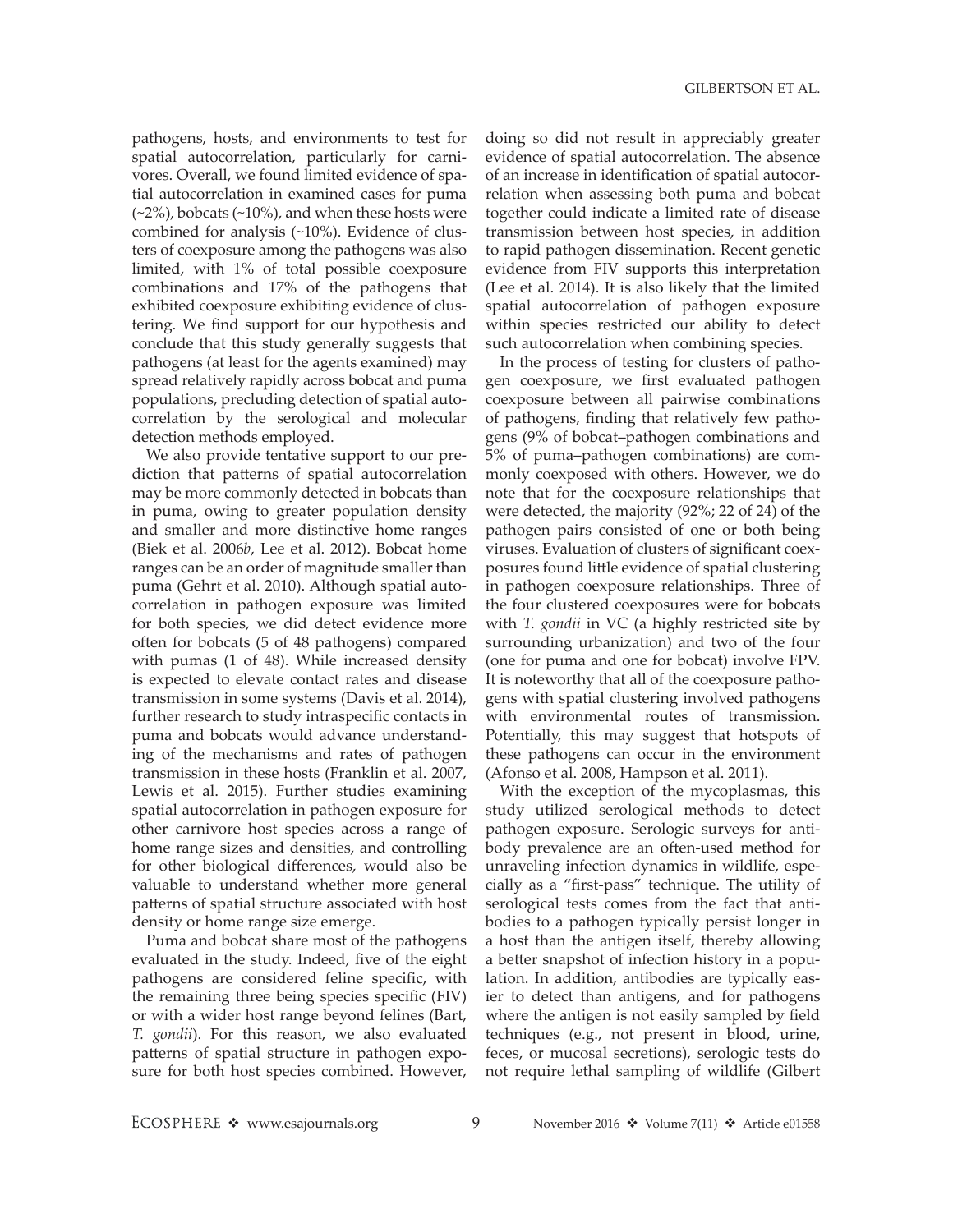et al. 2013). This is particularly of importance for threatened or endangered species and subspecies, such as the Florida panther subpopulation of puma included in this study. While serologic data therefore provide many practical benefits when studying wildlife pathogens, particularly as a first-pass technique for making initial discoveries and elucidating future directions, we note that this method does not always provide information about active vs. latent or recovered infection, time since original exposure, or genetic information about the pathogen (Munson et al. 2010). Because puma and bobcat are wideranging species, and because serological analysis does not provide information about the timepoint or original location of exposure, an animal could have been exposed to a pathogen distant from where it was later captured and sampled. To mitigate this limitation, we can evaluate whether there is greater evidence of spatial autocorrelation in study areas with high degrees of habitat fragmentation (FL, VC, and OC) and with short sampling windows (bobcat in FL, SDRC, and WS). Habitat fragmentation can limit dispersal of wide-ranging species, minimizing the range of locations at which an animal was originally exposed (Gehrt et al. 2010). In addition, study areas with a shorter sampling window may give a better "snapshot" of pathogen exposure and be more reflective of the state of spatial autocorrelation. Because spatial autocorrelation was also not significantly evident in study regions that are highly fragmented or had a short sampling window, this further supports our conclusion of limited structure and spatial autocorrelation of pathogen exposure, even with the limitation of serological data.

We have therefore used serological analysis as the first step of assessing infection dynamics in bobcat and puma, which allows us to generate new hypotheses for future work. For example, it would be ideal to conduct a longitudinal study focusing on juvenile individuals in these populations, assessing seroconversion over time in association with habitat use, dispersal, and contact structure. This information would provide powerful information about transmission events in bobcat and puma, but would, of course, be cost and labor intensive. To mitigate these costs, it may be possible to utilize serological data from young or juvenile animals to test for exposure

dynamics, thereby limiting the temporal window and refining our results. This work was not possible in the current study due to low sample sizes of young or juvenile individuals, but may be possible if future sampling targets these age classes as priorities for sampling. Another clear future direction of this study is to utilize pathogen genetics to provide information about pathogen relatedness relative to host relatedness and geographic location. This would allow us to refine the scale of our methods for more finescale assessments of infection dynamics in these populations.

Here, we assessed patterns of pathogen exposure in puma and bobcats in order to advance our general understanding about the spatial structure and potential spread of pathogens in their populations, with applications to other wildlife, particularly large carnivores. Relatively few studies have examined spatial autocorrelation of pathogen exposure or coexposure, and thus, this study addressed a knowledge gap in epidemiological patterns in wildlife. Our findings suggest that there is limited evidence of spatial structure in pathogen exposure (based on serological and molecular detection) or coexposure clustering for puma and bobcat, even with our extensive sampling for eight different pathogens across six different sites. We conclude that pathogens may disseminate relatively rapidly throughout populations of these felids, precluding substantive detection of spatial structure by routine diagnostic techniques, and justifying a need for more detailed pathogen and host genetic analyses. Ultimately, this study provides insight about the spatial patterns of pathogen exposure in wideranging carnivores in multiple locations with varying levels of anthropogenic modification.

## **ACKNOWLEDGMENTS**

Marie Gilbertson conducted the analysis and wrote the manuscript with Meggan Craft's supervision. Scott Carver formulated the idea; Sue VandeWoude and Kevin Crooks provided the database; Michael Lappin tested the samples. All authors edited the manuscript. Special thanks to Mat Alldredge, Erin Boydston, Walter Boyce, Mark Cunningham, Robert Fisher, Megan Jennings, Jesse Lewis, Kenneth Logan, Lisa Lyren, Roy McBride, David Onorato, Seth Riley, Melody Roelke, Laurel Serieys, Linda Sweanor, T. Winston Vickers, The Anza Borrego Foundation,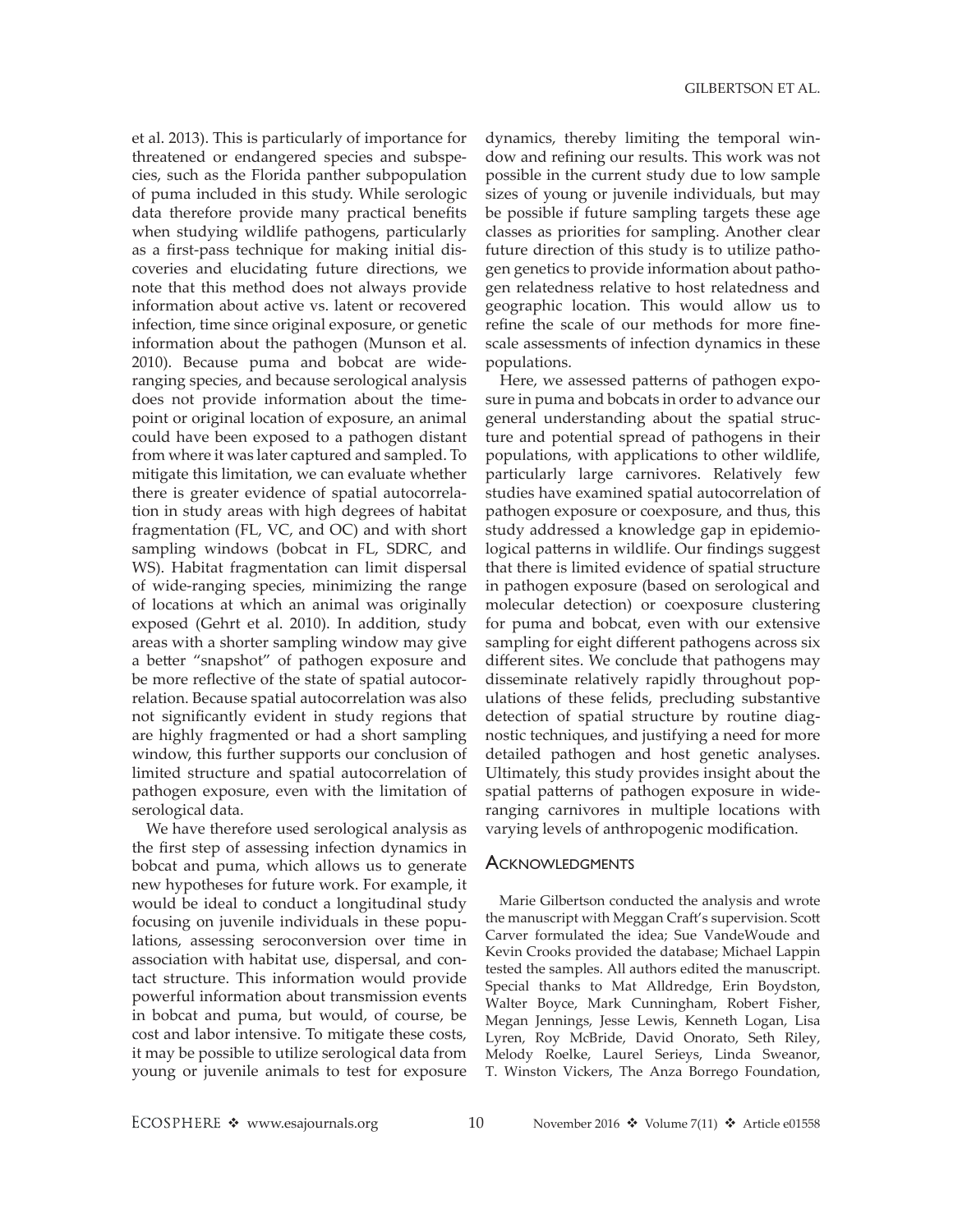California Department of Fish and Wildlife, California State Parks, Colorado Parks and Wildlife, Florida Fish and Wildlife Conservation Commission, National Park Service, The Nature Conservancy, and U.S. Geological Survey for their support for puma and bobcat capture and sampling. In addition, special thanks to Andre Nault, Andres Perez, and Aaron Rendahl for advice. Funding for Marie Gilbertson was provided by the University of Minnesota's Department of Veterinary Population Medicine; Meggan Craft was funded by the University of Minnesota's Office of the Vice President for Research and Academic Health Center Seed Grant. This research was funded by National Science Foundation's Ecology and Evolution of Infectious Diseases Research Program (NSF EF-0723676 and NSF DEB-1413925).

## **LITERATURE CITED**

- Afonso, E., M. Lemoine, M. Poulle, M. Ravat, S. Romand, P. Thulliez, I. Villena, D. Aubert, M. Rabilloud, and B. Riche. 2008. Spatial distribution of soil contamination by *Toxoplasma gondii* in relation to cat defecation behaviour in an urban area. International Journal for Parasitology 38: 1017–1023.
- André, M. R., C. H. Adania, S. M. Allegretti, and R. Z. Machado. 2011. Hemoplasmas in wild canids and felids in Brazil. Journal of Zoo and Wildlife Medicine 42:342–347.
- Bates, T. W., M. C. Thurmond, and T. E. Carpenter. 2001. Direct and indirect contact rates among beef, dairy, goat, sheep, and swine herds in three California counties, with reference to control of potential foot-and-mouth disease transmission. American Journal of Veterinary Research 62: 1121–1129.
- Bevins, S. N., et al. 2012. Three pathogens in sympatric populations of pumas, bobcats, and domestic cats: implications for infectious disease transmission. PLoS ONE 7:e31403.
- Biek, R., T. K. Ruth, K. M. Murphy, C. R. Anderson, M. Johnson, R. DeSimone, R. Gray, M. G. Hornocker, C. M. Gillin, and M. Poss. 2006*b*. Factors associated with pathogen seroprevalence and infection in Rocky Mountain cougars. Journal of Wildlife Diseases 42:606–615.
- Biek, R., T. K. Ruth, K. M. Murphy, C. R. Anderson Jr., and M. Poss. 2006*a*. Examining effects of persistent retroviral infection on fitness and pathogen susceptibility in a natural feline host. Canadian Journal of Zoology 84:365–373.
- Breitschwerdt, E. B. 2008. Feline bartonellosis and cat scratch disease. Veterinary Immunology and Immunopathology 123:167–171.
- Campbell, I. 2007. Chi-squared and Fisher-Irwin tests of two-by-two tables with small sample recommendations. Statistics in Medicine 26:3661–3675.
- Carver, S., S. N. Bevins, M. R. Lappin, E. E. Boydston, L. M. Lyren, M. W. Alldredge, K. A. Logan, L. L. Sweanor, S. P. Riley, and L. E. K. Serieys. 2016. Pathogen exposure varies widely among sympatric populations of wild and domestic felids across the United States. Ecological Applications 26:367–381.
- Chomel, B. B., R. W. Kasten, J. B. Henn, and S. Molia. 2006. Bartonella infection in domestic cats and wild felids. Annals of the New York Academy of Sciences 1078:410–415.
- Davies, T. J., and A. B. Pedersen. 2008. Phylogeny and geography predict pathogen community similarity in wild primates and humans. Proceedings of the Royal Society of London. Series B, Biological Sciences 275:1695–1701.
- Davis, S., B. Abbasi, S. Shah, S. Telfer, and M. Begon. 2014. Spatial analyses of wildlife contact networks. Journal of the Royal Society Interface 12:1–11.
- Filoni, C., J. L. Catão-Dias, G. Bay, E. L. Durigon, R. S. P. Jorge, H. Lutz, and R. Hofmann-Lehmann. 2006. First evidence of feline herpesvirus, calicivirus, parvovirus, and *Ehrlichia* exposure in Brazilian free-ranging felids. Journal of Wildlife Diseases 42:470–477.
- Foley, J. E., P. Swift, K. A. Fleer, S. Torres, Y. A. Girard, and C. K. Johnson. 2013. Risk factors for exposure to feline pathogens in California mountain lions (*Puma concolor*). Journal of Wildlife Diseases 49:279–293.
- Franklin, S. P., J. L. Troyer, J. A. Terwee, L. M. Lyren, W. M. Boyce, S. P. Riley, M. E. Roelke, K. R. Crooks, and S. Vandewoude. 2007. Frequent transmission of immunodeficiency viruses among bobcats and pumas. Journal of Virology 81:10961–10969.
- Gehrt, S. D., S. P. D. Riley, and B. L. Cypher. 2010. Urban carnivores: ecology, conflict, and conservation. Johns Hopkins University Press, Baltimore, Maryland, USA.
- Gilbert, A. T., et al. 2013. Deciphering serology to understand the ecology of infectious diseases in wildlife. EcoHealth 10:298–313.
- Greene, C. E. 2006. Infectious diseases of the dog and cat. Saunders/Elsevier, St. Louis, Missouri, USA.
- Gubler, D. J. 1998. Dengue and dengue hemorrhagic fever. Clinical Microbiology Reviews 11:480–496.
- Guillot, G., and F. Rousset. 2013. Dismantling the Mantel tests. Methods in Ecology and Evolution 4:336–344.
- Hampson, K., T. Lembo, P. Bessell, H. Auty, C. Packer, J. Halliday, C. A. Beesley, R. Fyumagwa, R. Hoare, and E. Ernest. 2011. Predictability of anthrax

ECOSPHERE \* www.esajournals.org 11 November 2016 \* Volume 7(11) \* Article e01558